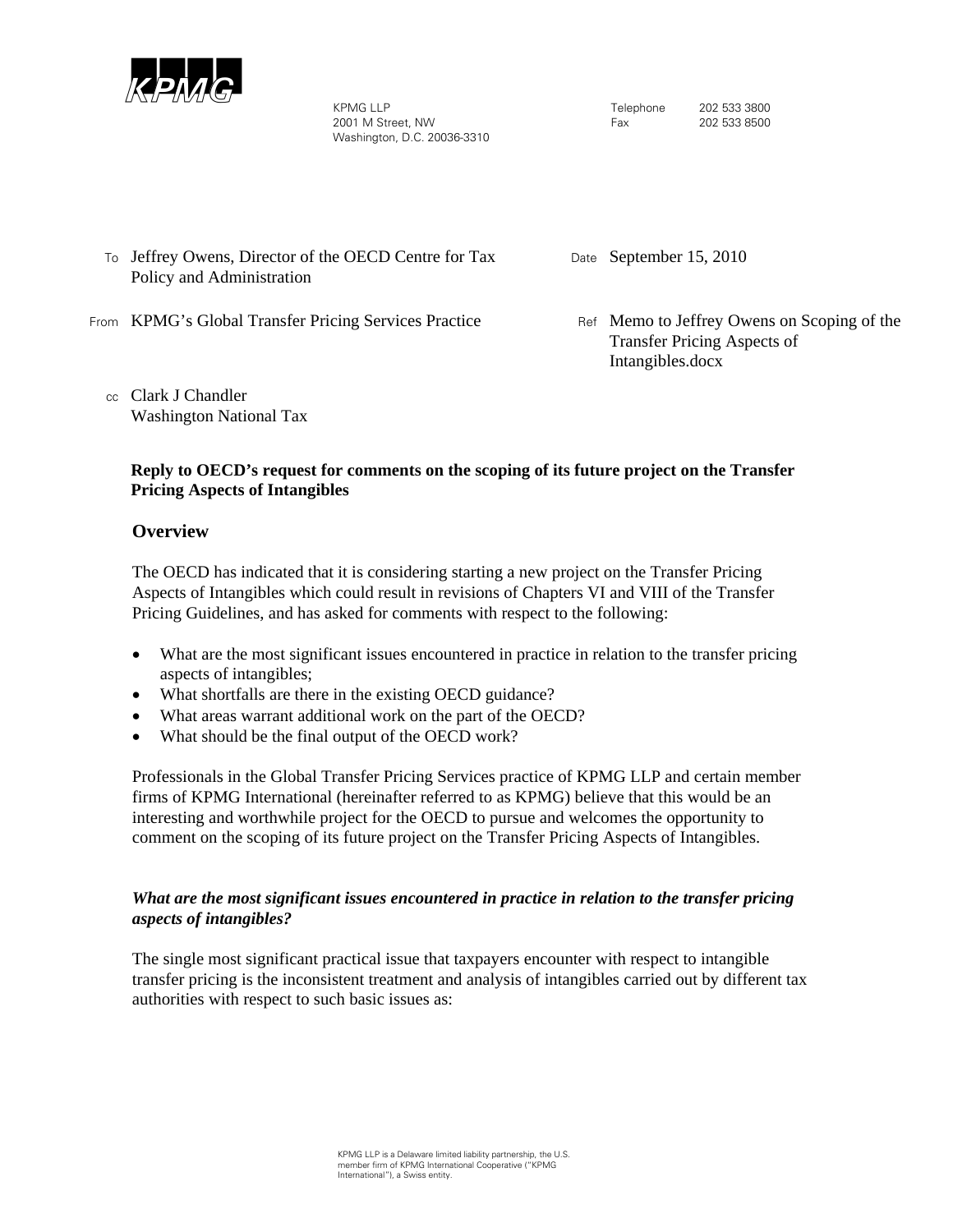- Definition: Is the definition of intangibles for transfer pricing purposes limited to intangible "property" that can be transferred separately from overall business operations, or does the definition extend to attributes that cannot be separated from the business such as work force in place, goodwill and going concern? The OECD's Transfer Pricing Guidelines ("Guidelines") sometime suggest that intangibles include functions, assets and risks while Paragraph 6.2 adopts the term "intangible property" (which can be interpreted more narrowly than "intangible assets"); however, then limits its use to Chapter VI through the words "For purposes of this Chapter …".
- Ownership/Entitlement/Right of use: Often multiple legal entities have claims on profits that are dependent upon a given intangible. Issues often arise because of confusion between the rights of the "owner" of the intangible (e.g., the licensor of a trademark) and the rights of another legal entity that is responsible for exploiting/using that intangible in a specific market (e.g., the licensee).What factors determine which legal entity has economic (co-)ownership of an intangible (i.e. rights to the income resulting from the intangible) -- the entity that carries out the activities that lead to the development of the intangible (e.g.,  $R&D$ ) or the entity that pays for and bears the financial risks associated with the development of the intangible? Is there a necessary relationship between economic and legal ownership? One aspect of this is the lack of consistent approaches for differentiating between activities that are necessary to sustain business such as sales and marketing expenses and activities that contribute to the development of valuable marketing assets.
- Differentiating between transfers of intangible assets between associated enterprises and the contribution of an intangible asset by an associated enterprise in relation to a controlled transaction (e.g. where the means by which the intangible asset is contributed does not involve the transfer of some or all of the property rights in the intangible asset between the associated enterprises). The same issue arises in the context of "local intangibles" which the OECD Guidelines now address in paragraphs 9.89-9.90.
- Characterization: What factors determine whether a controlled transaction should be characterized as a transfer of an intangible asset or as a provision of services?
- The inconsistent approaches taken by tax authorities in interpreting the Guidelines regarding "use of hindsight." The Guidelines regard the use of hindsight as inappropriate; however, certain tax authorities have implemented rules that explicitly rely upon the use of hindsight in dealing with the inherent uncertainty involved in valuing transactions which depend on future events (e.g., U.S. and Germany look-back rules).

The differing views of tax authorities on such issues have led to very substantial disagreements that taxpayers on occasion have been unable to resolve in competent authority. In addition, these disagreements frequently take many years to resolve.

From a procedural point of view, KPMG notes that it is very important to bring non-OECD countries into the discussion, and to the extent possible seek their concurrence with the approaches adopted by the OECD.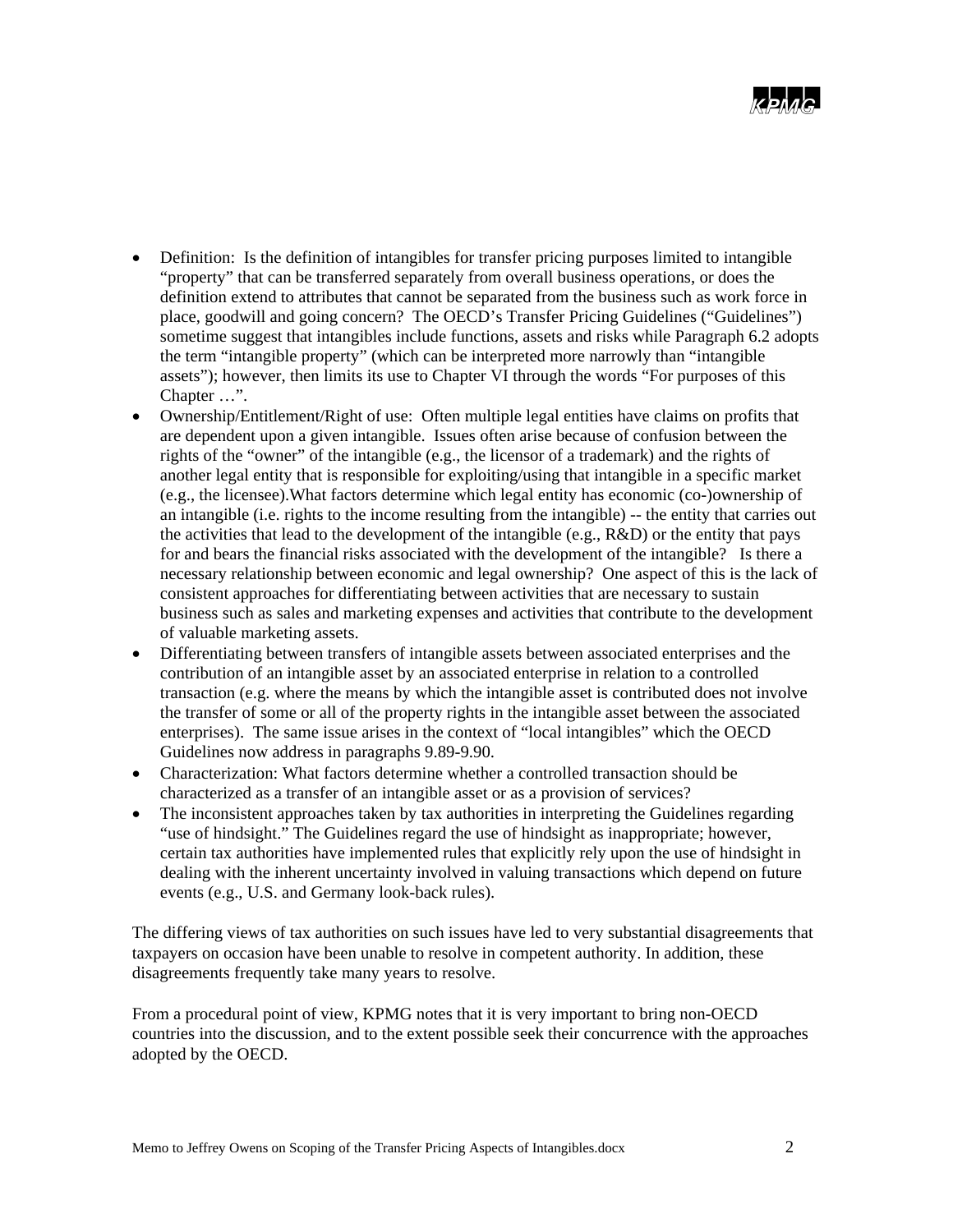

## *What shortfalls are there in the existing OECD guidance?*

The shortfalls in the existing Guidelines can be split into (i) technical issues and (ii) procedural issues.

**Technical issues**: the current Guidelines are based on a fairly simple and straightforward view of the world: legal entity X owns certain commercial intangibles and licenses those intangibles to legal entity Y. They do not address the complexities that taxpayers now have to face on a day to day basis as a result of the combination of new developments that have occurred since the mid-1990s and the sharp increase in tax authority interest in intangible transfers. Some of the technical issues that need to be addressed include:

- Developing approaches to mitigate controversy over the issues identified above as causing practical problems in the area of intangibles.
- The relationship between at-risk investments and the development/ownership of intangibles with appropriate consideration to the risk control concept discussed in Chapter IX. This discussion should evaluate the relationship between the OECD view that the use of hindsight is not appropriate, and the inherent uncertainty involved in valuing transactions which depend on future events.
- The fact that intangible transactions often span multiple years, often with losses associated with investments in early years and potentially high profits in later years. This implies that profits in one year may depend upon profits/activities that take place in other years, which may require changing the types of measures that have to be taken into consideration (e.g., discount rates), may require detailing the risks inherent in intangible development, and may involve the use of pricing methods that differ from the traditional OECD methods.
- Determining the most appropriate pricing methods for valuing transfers of intangible assets and addressing how such methods relate to the methods currently set forth in Chapter II of the OECD Transfer Pricing Guidelines. The OECD should also consider evaluating how the current methods should be adapted for dealing with intangibles whose development and use spans multiple tax years.
- Examining the impact of the internet, e-commerce and complex supply chains on ownership and economic substance. There are a number of intangible issues that arise as a result of technology and business practices that did not exist (at least to the same degree as today) when the present Guidelines were developed. In particular, the internet and e-commerce did not exist, and global supply chains have become increasingly complex. The present Guidelines are not well suited to provide guidance on issues that have been generated from such new developments.
- Dealing with the practical issues that arise out of the fact that many multinational companies want to manage their supply chains and intangible ownership centrally, but may have dispersed economic/legal ownership of intangibles. What is the role of cost contribution agreements in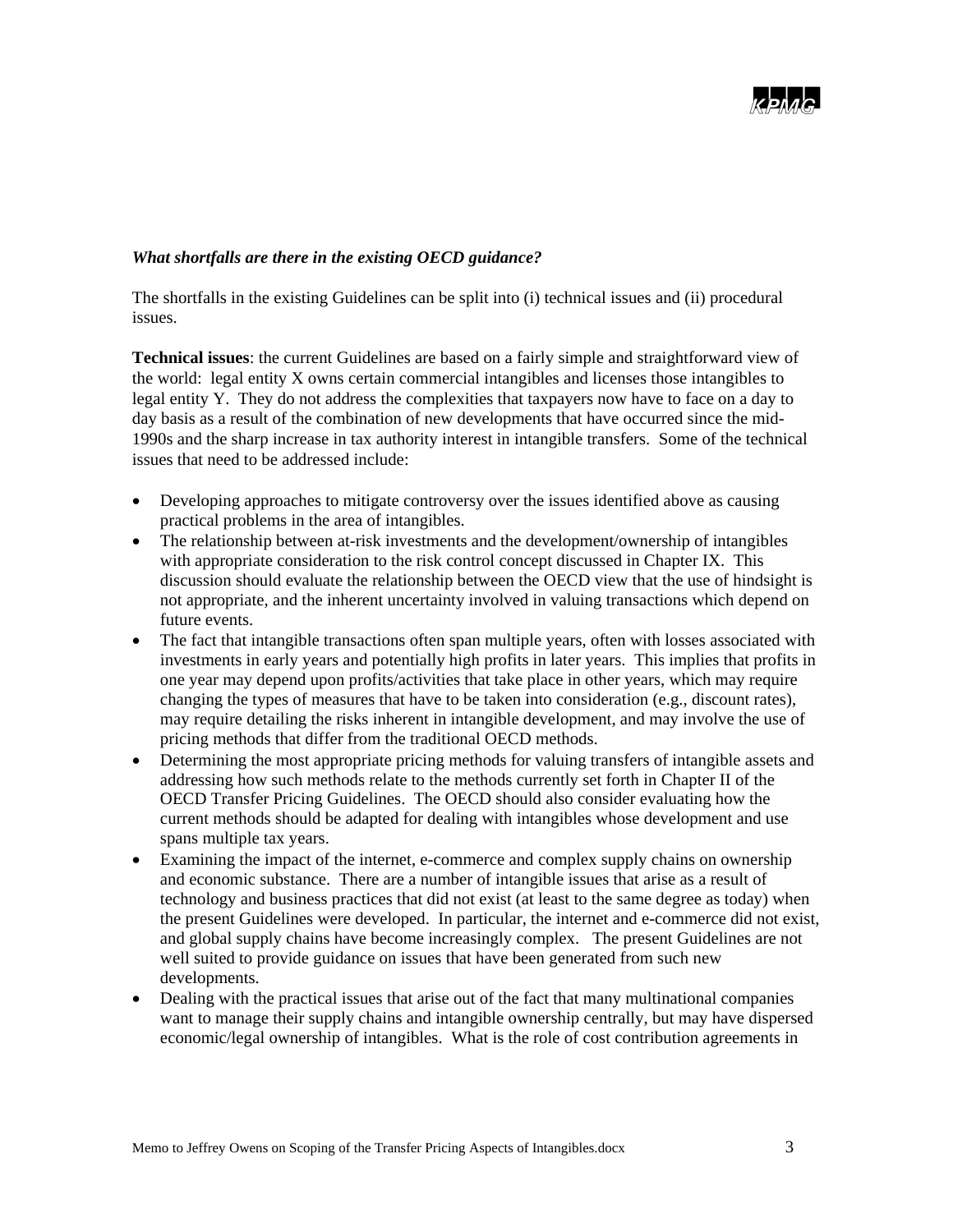

such arrangements, and should "buy-in" and "buy-out" issues be treated any differently in the context of such cost contribution arrangements than in other IP transfers?

**Procedural Issues**: developing effective procedures for facilitating consistent interpretation and application of transfer pricing rules and providing taxpayers with reasonable levels of certainty and prompt relief from double taxation that inherently arise from differences in tax authority views on intangibles, is as important as addressing the technical shortfalls listed above. While the need for effective procedures is not limited to intangibles, it is particularly important in the case of intangibles due to both the current lack of consensus among tax authorities and the magnitude of the adjustments that can arise – in some cases, the dollar value of adjustments makes it very difficult for tax authorities to resolve issues in a principled way.

Procedural issues that should be addressed include:

- Developing protocols for including non-OECD countries in the dialogue on the development of guidance with respect to the treatment of intangibles in transfer pricing;
- Developing procedures for allowing tax authorities to share their views and reach consensus on issues on an ongoing basis, as the issues develop. This should be done outside of formal competent authority discussions dealing with specific taxpayers, and should incorporate business input into this process;
- Improving current procedures for getting up front agreement between multiple tax authorities on how the intangibles issues faced by taxpayers will be addressed. Currently, one of the only resolution options is the APA process which often takes too long (and thus, in the case of intangibles involving multiple years and large dollar amounts, allows the dollar value of issues to become very large) and covers too few years to address many intangible issues effectively.

#### *What areas warrant additional work on the part of the OECD?*

Per the discussion above:

- Definition:
- Examining how intangibles impact transfer pricing impact on price, volume, costs. Can the intangible be easily replicated or does it create a significant barrier to entry? Differentiating between intangibles that are necessary to be in business but which do not lead to high profits and those that convey a significant competitive advantage, generally by creating a significant barrier to entry.
- Differentiating between transfers of intangible assets between associated enterprises and the contribution of an intangible asset by an associated enterprise in relation to a controlled transaction (i.e., where the means by which the intangible asset is contributed does not involve